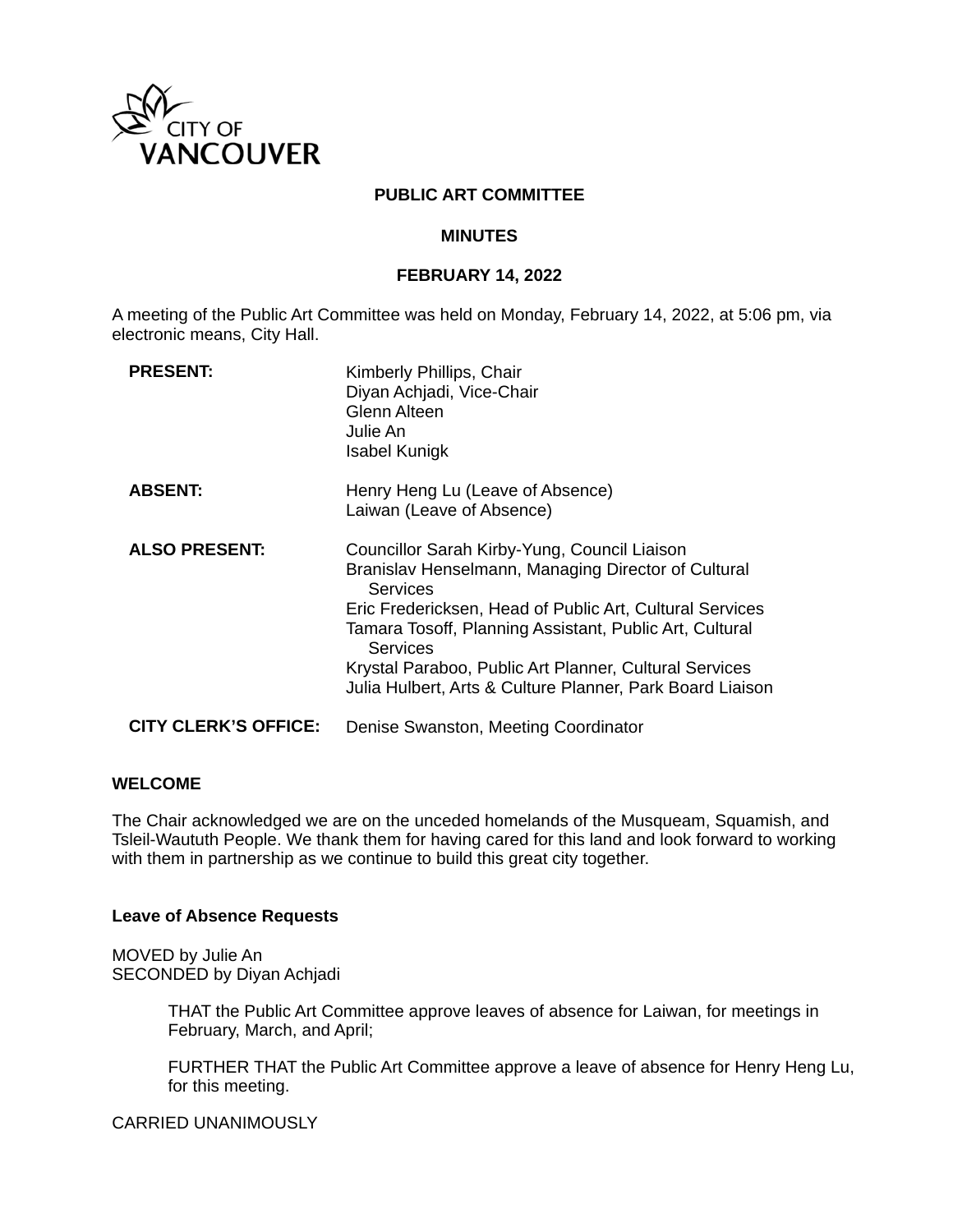## **Approval of Minutes**

MOVED by Glenn Alteen SECONDED by Julie An

> THAT the Public Art Committee approve the Minutes from the meeting of Monday, January 24, 2022**,** as circulated.

CARRIED UNANIMOUSLY

### **VARY AGENDA**

MOVED by Glenn Alteen SECONDED by Isabel Kunigk

THAT the Public Art Committee deal with items 2 and 3, before Item 1.

CARRIED UNANIMOUSLY

*Note: For clarity the minutes are recorded in chronological order.* 

## **2. Reliance – 443 Seymour Detailed Public Art Plan**

Jan Ballard, Public Art Consultant, and Jenn Jackson, both from Ballard Fine Art, presented the detailed public art plan for the new development located on Seymour and West Pender. Jan and Jenn summarized Committee feedback taken into consideration from when the preliminary public art plan was first introduced to the Committee on November 8, 2021.

The Committee appreciated that their feedback was incorporated into a more robust community context and the integration of artists earlier on in the process.

### **3. Review and Motions**

MOVED by Julie An SECONDED by Isabel Kunigk

> THAT the Public Art Committee approve the Detailed Public Art Plan for the Reliance development at 443 Seymour, as presented to the Committee on February 14, 2022.

CARRIED UNANIMOUSLY

### **1. Civic Updates**

Eric Fredericksen, Head of Public Art, Cultural Services, provided an update from day's events involving the dismantling of the Gassy Jack statue in Gastown during the annual Women's March. The statue was taken off-site, and the Public Art team along with Engineering Services, Vancouver Police Department, as well as the Squamish First Nation are in discussion regarding